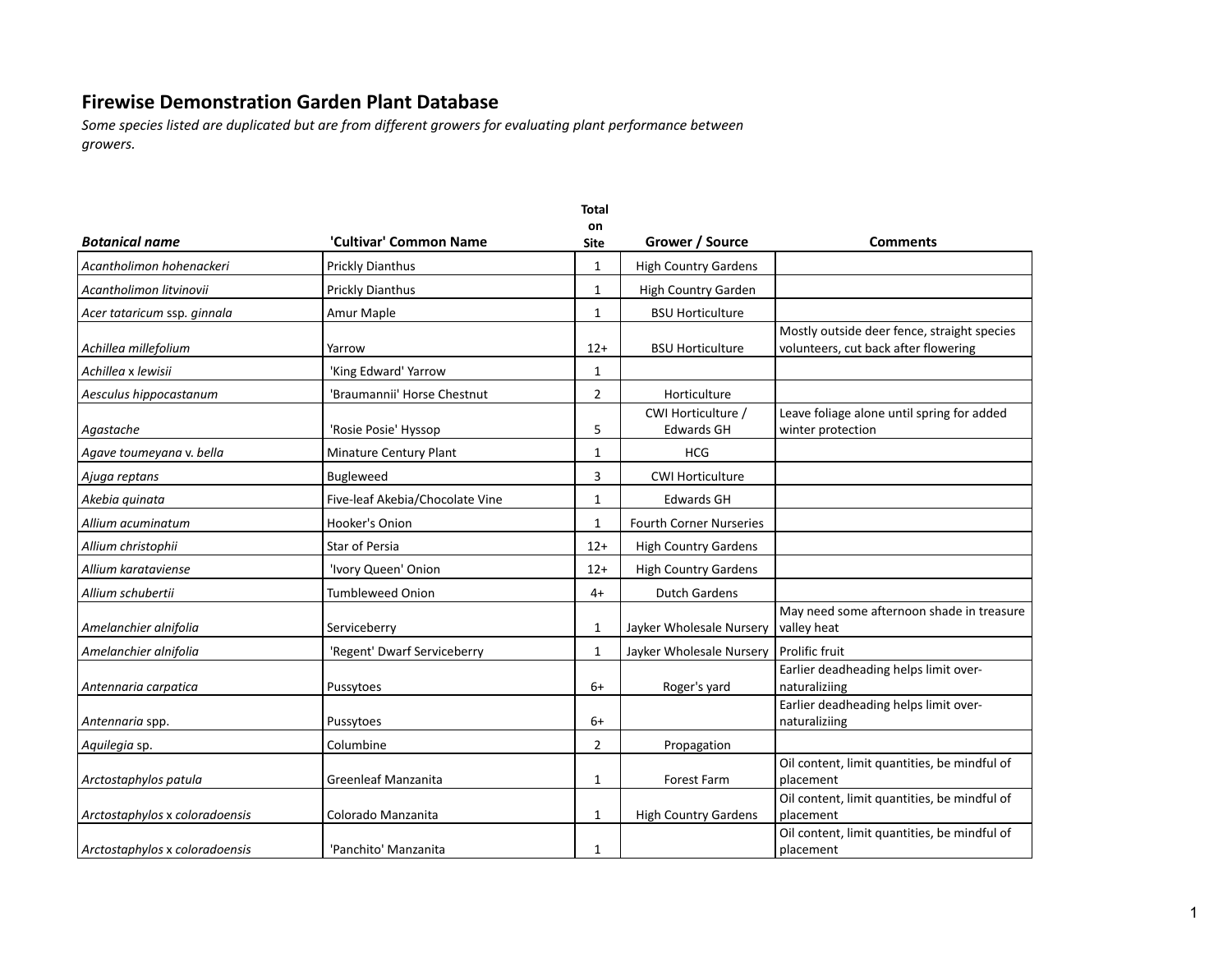|                                       |                                 | <b>Total</b>   |                             |                                                                       |
|---------------------------------------|---------------------------------|----------------|-----------------------------|-----------------------------------------------------------------------|
| <b>Botanical name</b>                 | 'Cultivar' Common Name          | on<br>Site     | Grower / Source             | <b>Comments</b>                                                       |
| Arenaria                              | 'Wallowa Mountains' Desert Moss | 2              | <b>High Country Gardens</b> | Zero maintenance                                                      |
| Arenaria alfacarensis                 | Spanish Sandwort                | $\mathbf{1}$   | <b>Meadow View Farms</b>    |                                                                       |
| Arenaria montana                      | Mountain Sandwort               | 1              | Draggin Wing                |                                                                       |
| Armeria sp.                           | Sea Thrift                      | $\mathbf{1}$   | Horticulture                |                                                                       |
| Aronia melanocarpa                    | Low Scape Mound <sup>®</sup>    | $\mathbf{1}$   | Old Valley Nursery          | Excellent fall color                                                  |
| Artemisia arborescens                 | 'Powis Castle' Artemisia        | 4              | <b>BSU Horticulture</b>     | Wait to prune until late winter/early spring                          |
| Artemisia caucasica                   | Wormwood                        | 4              | Roger's yard                |                                                                       |
| Artemisia tridentata ssp. tridentata  | Basin Big Sagebrush             | 3              | Existing                    | FW landscape zone 3 only, limit quantities,<br>healthy specimens only |
| Artemisia versicolor                  | 'Seafoam' Wormwood              | 4              | Roger's yard                |                                                                       |
| Asclepias tuberosa                    | <b>Butterfly Milkweed</b>       | 3              | <b>IDFW Prop</b>            |                                                                       |
| Aster oblongifolius                   | 'Dream of Beauty' Aster         | $2+$           | Roots & Rhizomes            |                                                                       |
| Astragalus utahensis                  | Utah Milkvetch                  | $\mathbf{1}$   | <b>Western Native Seeds</b> | Direct seed in late fall                                              |
| Baptisia australis                    | Wild Indigo                     | $\overline{2}$ | Forest Farm                 |                                                                       |
| Baptisia sphaerocarpa                 | 'Screamin' Yellow' Wild Indigo  | $\mathbf{1}$   | <b>High Country Gardens</b> |                                                                       |
| Berberis fendleri                     | Fendler's Barberry              | $\overline{2}$ | <b>High Country Gardens</b> | SW US native barberry                                                 |
| Berberis thunbergii ssp. atropurpurea | 'Crimson Pygmy' Barberry        | $\mathbf{1}$   | Far West                    |                                                                       |
| Berlandiera lyrata                    | Chocolate Flower                | 8              | <b>High Country Gardens</b> |                                                                       |
| Bignonia capreolata                   | 'Dragon Lady' Crossvine         | $\mathbf{1}$   | Far West                    |                                                                       |
| Buddleia alternifolia                 | Fountain Butterfly Bush         | 3              | <b>High Country Gardens</b> | Zone 2/3 only, reaches substantial size                               |
| Buxus                                 | Boxwood                         | 3              | <b>CWI Hort</b>             | To be replaced with an evergreen<br>Euonymous in future               |
| Callirhoe involucrata                 | Purple Poppy Mallow             | $\mathbf{1}$   | Propagation / HCG           | Keep caged initially, mammal damage                                   |
| Campanula cochlearifolia              | 'Alpine Breeze Blue' Bellflower | 5              | <b>CWI Hort</b>             | Best in part-shade                                                    |
| Campanula rotundifolia                | <b>Bluebell Bellflower</b>      | $\mathbf{1}$   | Plants of the Wild          |                                                                       |
| Campsis x tagliabuana                 | 'Madame Galen' Trumpet Creeper  | 3              | Walla Walla Nursery Co.     | Minimal water once established, volunteers                            |
| Caragana arborescens                  | Weeping Siberian Pea Shrub      | $\mathbf{1}$   | Far West                    |                                                                       |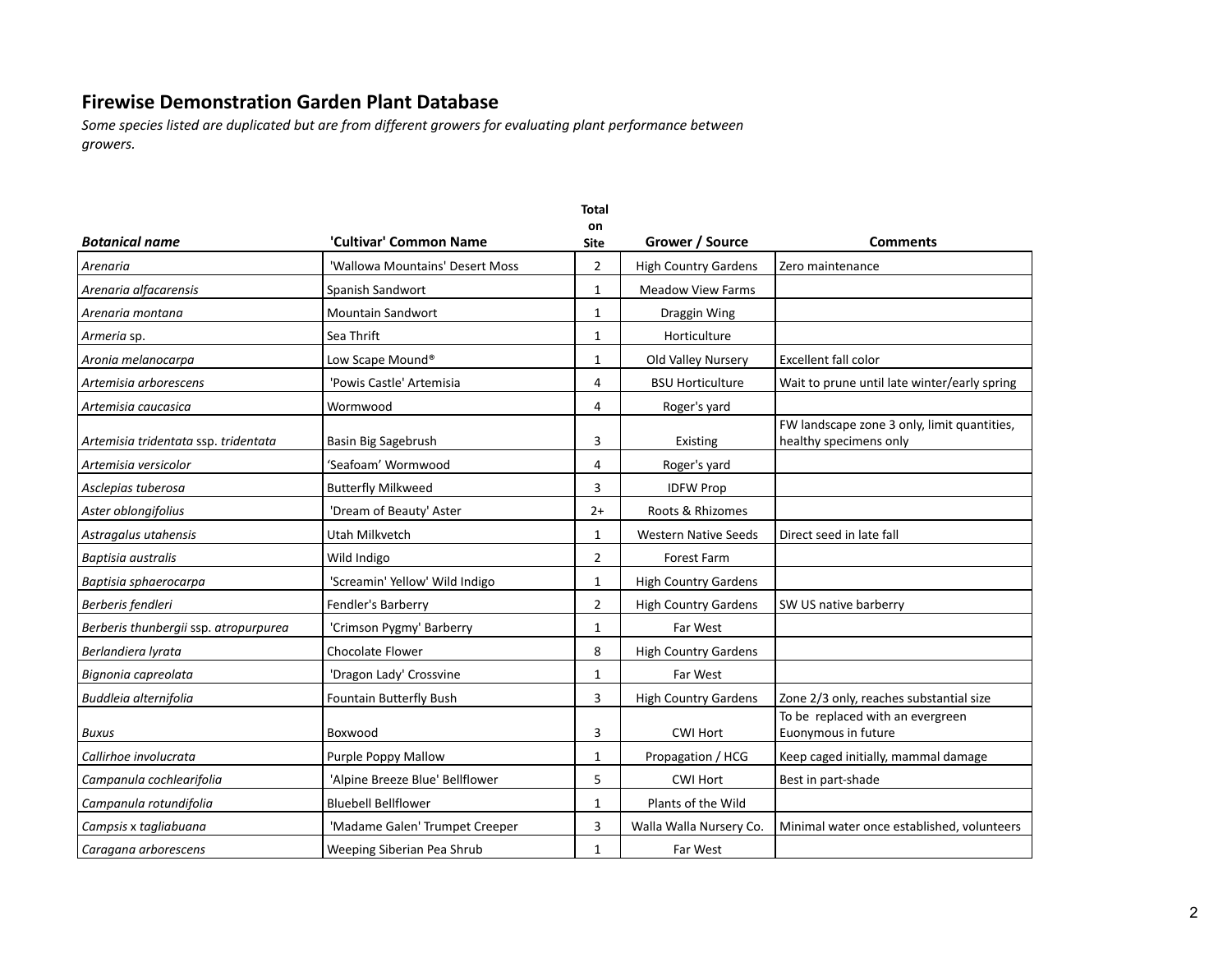|                                         |                                         | <b>Total</b>   |                             |                                                                                                                        |
|-----------------------------------------|-----------------------------------------|----------------|-----------------------------|------------------------------------------------------------------------------------------------------------------------|
| <b>Botanical name</b>                   | 'Cultivar' Common Name                  | on<br>Site     | Grower / Source             | <b>Comments</b>                                                                                                        |
| Ceanothus americanus                    | New Jersey Tea                          | $\mathbf{1}$   | Prairie Moon                |                                                                                                                        |
| Ceanothus pallidus                      | 'Marie Simon' California Lilac          | $\mathbf{1}$   | Forest Farm                 |                                                                                                                        |
| Ceanothus x delilianus                  | 'Gloire de Versailles' California Lilac | $\mathbf{1}$   | <b>Native Sons</b>          |                                                                                                                        |
| Celtis occidentalis                     | Hackberry                               | $\mathbf{1}$   | Jayker Wholesale Nursery    |                                                                                                                        |
| Celtis reticulata                       | Hackberry                               | 5              | Existing                    | Native, tough tree                                                                                                     |
| Centranthus ruber                       | 'Coccineus' Jupiter's Beard             | 4              | Roger's yard                | Minimal watering once established; can be<br>cut back by at least half in mid-summer to<br>encourage late season bloom |
| Ceratostigma plumbaginoides             | Plumbago                                | $\mathbf{1}$   | <b>Edwards GH</b>           | Sun, part-shade, or shade; minimal watering<br>once established, spreads by rhizomes                                   |
| Cercocarpus intricatus                  | Little-leaf Mountain Mahogany           | 1              | <b>High Country Gardens</b> | FW zone 3 only, limit quantities, oil content,<br>healthy specimens only                                               |
| Cercocarpus ledifolius                  | Curl-leaf Mountain Mahogany             | $\mathbf{1}$   | Jayker Wholesale Nursery    | FW zone 3 only, limit quantities, oil content,<br>healthy specimens only                                               |
| Chaenomeles speciosa                    | 'Spitfire' Flowering Quince             | $\overline{7}$ | Lawyers                     |                                                                                                                        |
| Chaenomeles x superba                   | 'Jet Trail' Flowering Quince            | 5              | Forest Farm / Lawyers       |                                                                                                                        |
| Chilopsis linearis                      | 'Art's Seedless' Desert Willow          | 1              | <b>Mountain States</b>      | Remove any winter die-back in late spring                                                                              |
| Chilopsis linearis                      | 'Bubba' Desert Willow                   | $\mathbf{1}$   | <b>Mountain States</b>      | Remove any winter die-back in late spring                                                                              |
| Chilopsis linearis                      | 'Monhews' Desert Willow                 | $\overline{2}$ | <b>High Country Gardens</b> | Remove any winter die-back in late spring                                                                              |
| Cleome lutea                            | Yellow Beeplant                         | 6              | <b>Western Native Seeds</b> | Reseeding annual                                                                                                       |
| Cleome serrulata                        | Rocky Mountain Beeplant                 | 6              | Prairie Moon Nursery        | Reseeding annual                                                                                                       |
| Coreopsis grandiflora                   | 'Grand Flying Saucers' Coreopsis        | $20+$          | Roots & Rhizomes            | Volunteers heavily, higher maintenance,<br>needs frequent deadheading                                                  |
| Cornus sericea 'Kelseyi'                | Kelsey's Dwarf Red-Osier Dogwood        | 3              |                             |                                                                                                                        |
| Cotoneaster adpressa                    | 'Praecox' Bearberry                     | 4              | Lawyers                     |                                                                                                                        |
| Cotoneaster microphyllus v. thymifolius | <b>Thyme-leaf Bearberry</b>             | $\mathbf{1}$   | Old Valley Farms            |                                                                                                                        |
| Cotyledon orbiculata                    | Red Edged Pig's Ear                     | $\mathbf{1}$   | <b>High Country Gardens</b> |                                                                                                                        |
| Crataegus columbiana                    | Columbia Hawthorn                       | 5              | Lawyers                     |                                                                                                                        |
| Crataegus douglasii                     | Douglas Hawthorn                        | 4              | Jayker Wholesale Nursery    |                                                                                                                        |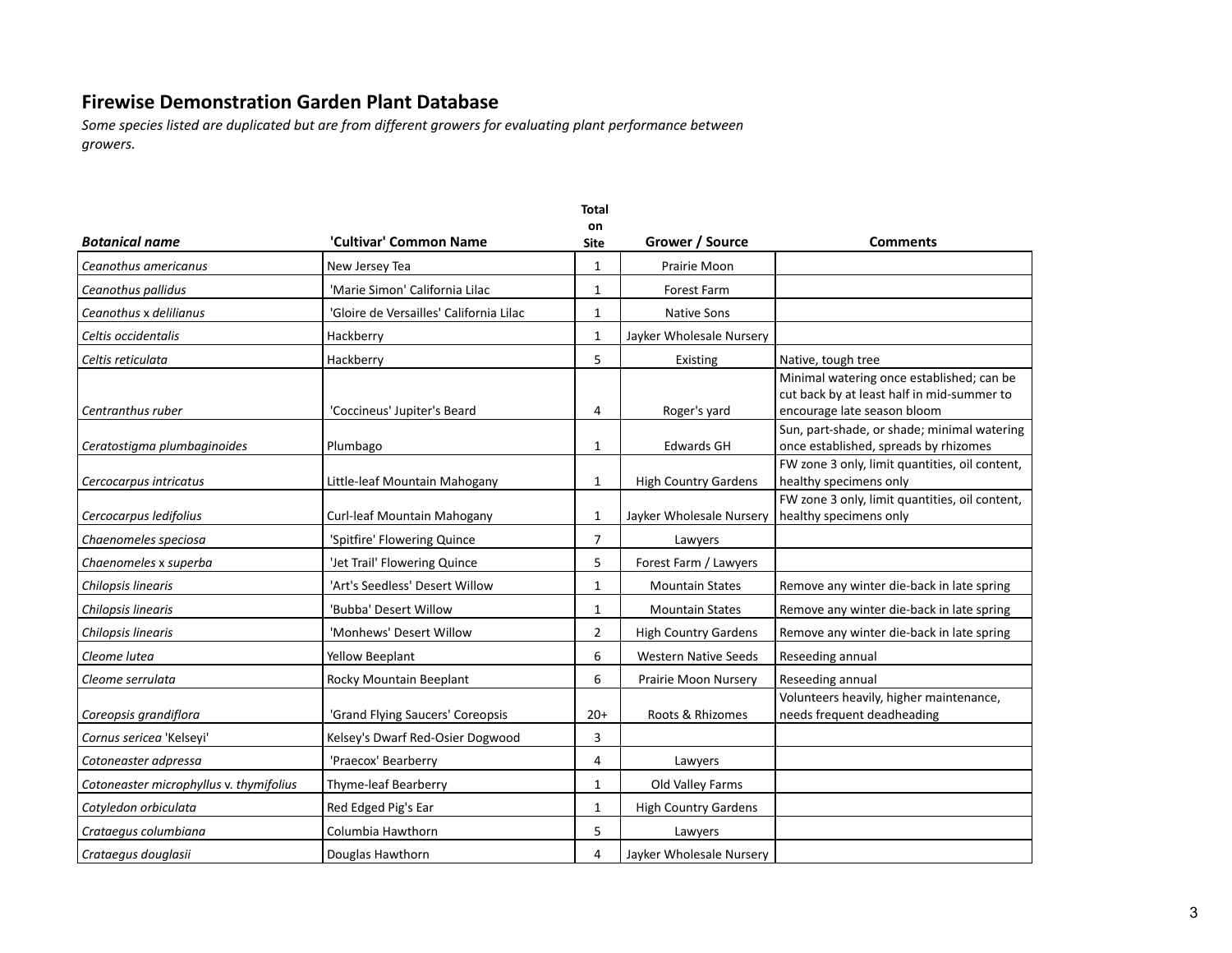*Some species listed are duplicated but are from different growers for evaluating plant performance between growers.*

| <b>Botanical name</b>        | 'Cultivar' Common Name                                | on<br><b>Site</b> | Grower / Source                      | <b>Comments</b>                                                                      |
|------------------------------|-------------------------------------------------------|-------------------|--------------------------------------|--------------------------------------------------------------------------------------|
|                              |                                                       |                   |                                      |                                                                                      |
| Crocus vernus                | Hokus Crocus™                                         |                   | Colorblends.com                      |                                                                                      |
| Dalea ornata                 | <b>Blue Mountain Prairie Clover</b>                   | 2                 | <b>CSR</b><br>High Country Gardens / |                                                                                      |
| Delosperma                   | Granita® Orange Ice Plant                             | 3                 | Edwards                              |                                                                                      |
| Delosperma                   | Delmara <sup>™</sup> Fuchsia                          | 3                 | <b>CWI Hort</b>                      |                                                                                      |
| Delosperma                   | Delmara <sup>™</sup> Pink                             | 1                 | <b>Edwards GH</b>                    |                                                                                      |
| Delosperma                   | 'John Proffitt' Table Mountain <sup>®</sup> Ice Plant | 12                | Far West / Propagation               |                                                                                      |
| Delosperma                   | 'John Proffitt' Table Mountain® Ice Plant             | 6                 | Sun Scapes                           |                                                                                      |
| Delosperma                   | 'Lavender Ice' Ice Plant                              | 3                 | Sun Scapes / Edwards                 |                                                                                      |
| Delosperma                   | Red Mountain <sup>®</sup> Flame Ice Plant             | 3                 | <b>High Country Gardens</b>          |                                                                                      |
| Delosperma                   | 'Alan's Apricot' Ice Plant                            | 3                 | <b>High Country Gardens</b>          |                                                                                      |
| Delosperma                   | Fire Spinner <sup>®</sup> Ice Plant                   | 5                 | Edwards/IDFW Prop                    |                                                                                      |
| Delosperma congestum         | 'Gold Nugget' Ice Plant                               | 3                 | Jellito Seed                         |                                                                                      |
| Delosperma nubigenum         | Yellow Ice Plant                                      | 3                 | Far West / Propagation               |                                                                                      |
| Dianthus gratianopolitanus   | 'Firewitch' Dianthus                                  | 14                | Roots & Rhizomes/IDFW<br>Prop        |                                                                                      |
| Dianthus gratianopolitanus   | 'Tiny Rubies' Dianthus                                | 1                 | Walla Walla Nursery Co.              |                                                                                      |
| Dianthus petraeus v. noeanus | Fragrant Snowflake Dianthus                           | 6                 | <b>High Country Gardens</b>          |                                                                                      |
| Dianthus simulans            | Bulgarian Pink, Alpine Dianthus                       | 4                 | Walla Walla Nursery Co.              |                                                                                      |
| Digitalis obscura            | 'Sunset' Foxglove                                     | 1                 | <b>High Country Gardens</b>          | Leave foliage to overwinter, relatively<br>evergreen, cut down to the base in spring |
| Echinacea                    | Sombrero® Salsa Red Coneflower                        | 3                 | <b>Edwards GH</b>                    |                                                                                      |
| Echinacea angustifolia       | Narrow-leaved Coneflower                              | 4                 | Roger                                |                                                                                      |
| Echinacea hybrid             | Big Sky™ Harvest Moon Coneflower                      | 1                 | <b>Roots and Rhizomes</b>            |                                                                                      |
| Echinacea hybrid             | 'Pixie Meadowbrite' Coneflower                        | $\overline{2}$    | Roots & Rhizomes                     |                                                                                      |
| Echinacea pallida            | Pale Purple Coneflower                                | 4                 | Prairie Moon Nursery                 |                                                                                      |
| Echinacea paradoxa           | <b>Bush's Coneflower</b>                              | $\mathbf{1}$      | N/A                                  |                                                                                      |

**Total**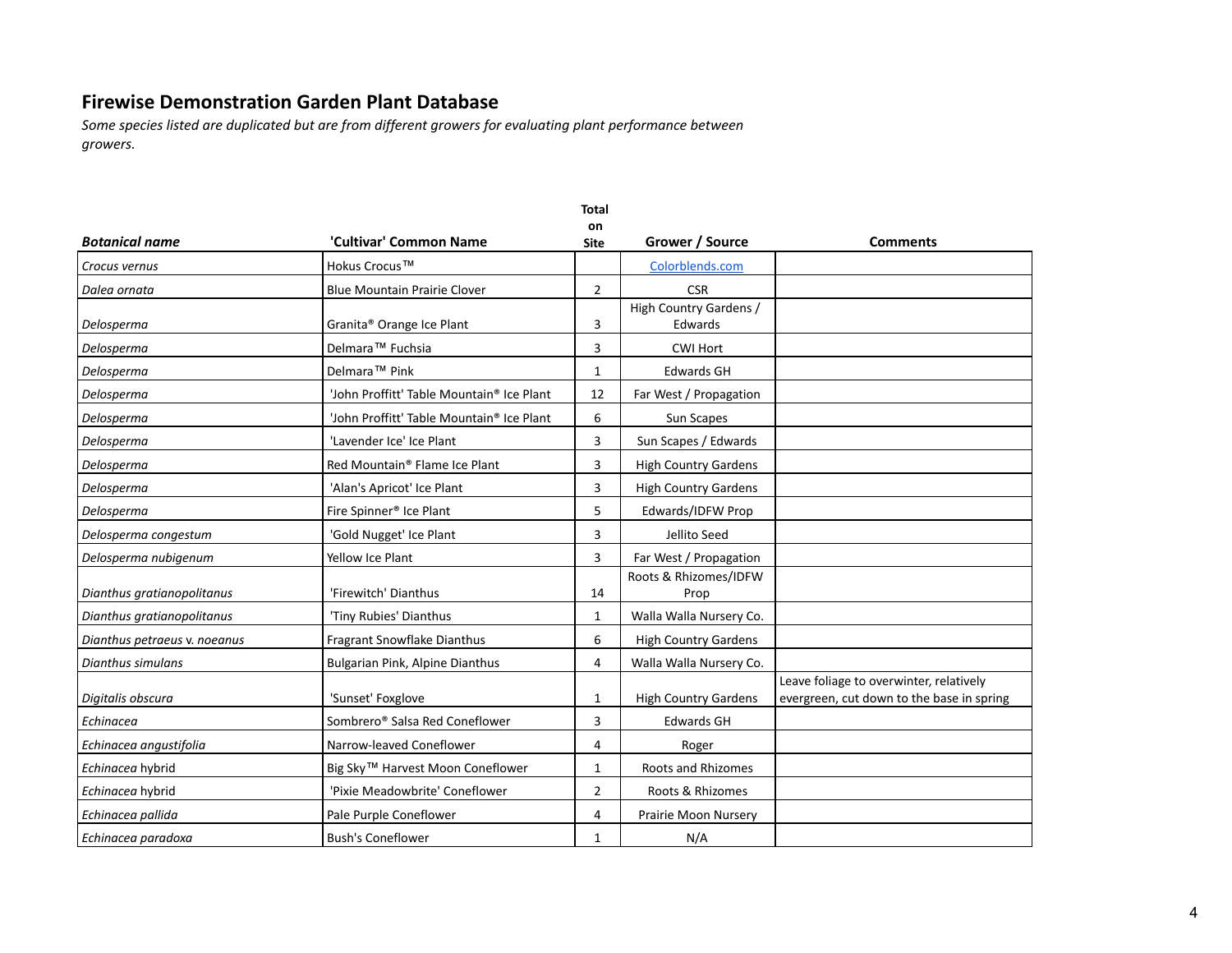|                                |                                     | <b>Total</b>   |                                    |                                                                                                                  |
|--------------------------------|-------------------------------------|----------------|------------------------------------|------------------------------------------------------------------------------------------------------------------|
| <b>Botanical name</b>          | 'Cultivar' Common Name              | on<br>Site     | Grower / Source                    | <b>Comments</b>                                                                                                  |
| Echinacea purpurea             | 'Pica Bella' Coneflower             | 3              | <b>High Country Gardens</b>        |                                                                                                                  |
| Echinacea purpurea             | Purple Coneflower                   | 12?            | Roger's yard                       |                                                                                                                  |
| Echinacea tennesseensis        | 'Rocky Top' Coneflower              | 2?             | <b>High Country Gardens</b>        |                                                                                                                  |
| Echinocereus coccineus         | Scarlet Hedgehog Cactus             | $\mathbf{1}$   | <b>High Country Gardens</b>        |                                                                                                                  |
| Ephedra fedtschenkoi           |                                     | 3              | <b>Meadow View Farms</b>           |                                                                                                                  |
| Ephedra regeliana              | Creeping Ephedra                    | 10             | Far West                           |                                                                                                                  |
| Erigeron scopulinus            | Rock Fleabane                       | $\overline{2}$ | Draggin Wing                       |                                                                                                                  |
| Erigeron speciosus             | 'Darkest of All' Fleabane           | 5              | <b>High Country Gardens</b>        |                                                                                                                  |
| Erigeron subtrinervis          | Three-Nerved Fleabane               | 2              | Prop, Seed from SRSC               |                                                                                                                  |
| Eriogonum compositum           | <b>Arrowleaf Buckwheat</b>          | 5              | <b>IDFW Prop/Seed</b>              |                                                                                                                  |
| Eriogonum heracleoides         | Parsnip Flower or Whorled Buckwheat | 5              | Montana BLM/IDFW Prop<br>from Seed |                                                                                                                  |
| Eriogonum niveum               | Snow Buckwheat                      | 5              |                                    |                                                                                                                  |
| Eriogonum strictum             | <b>Blue Mountain Buckwheat</b>      | 5              | <b>IDFW Prop/Seed</b>              |                                                                                                                  |
| Eriogonum umbellatum           | Sulphur Buckwheat                   | 8              | <b>Buffalo-Berry Farm</b>          |                                                                                                                  |
| Eriogonum umbellatum           | 'Tahoe' Buckwheat                   | $\overline{2}$ | Sun Scapes                         |                                                                                                                  |
| Eriogonum umbellatum v. aureum | 'Psdowns' Kannah Creek® Buckwheat   | $\overline{2}$ | Sun Scapes                         |                                                                                                                  |
| Eriophyllum lanatum            | Common Woolly Sunflower             | $\mathbf{1}$   |                                    |                                                                                                                  |
| Erodium chrysanthum            | <b>Yellow Cranesbill</b>            | 1              | Sun Scapes                         |                                                                                                                  |
| Euonymus alata                 | 'Compacta' Burning Bush             | 1              | Far West                           |                                                                                                                  |
| Euphorbia (characias)          | Blackbird™ 'Nothowlee' Spurge       | $\mathbf{1}$   | <b>Bluestone Perennials</b>        |                                                                                                                  |
| Euphorbia (characias)          | 'Galaxy Glow' Spurge                | 4              | CWI / Prop                         |                                                                                                                  |
| Euphorbia amygdaloides         | 'Ruby Glow' Spurge                  | 1              | Old Valley Nursery                 |                                                                                                                  |
| Euphorbia polychroma           | <b>Cushion Spurge</b>               | 12             | Walla Walla Nursery Co.            | Should be cut in half after flowering to<br>reduce self seeding                                                  |
| Euphorbia polychroma           | 'Bonfire' Cushion Spurge            | 1              | Edwards                            | Cut flower stalks down to the base annually;<br>can be rejuvenated down to the base if<br>needed after flowering |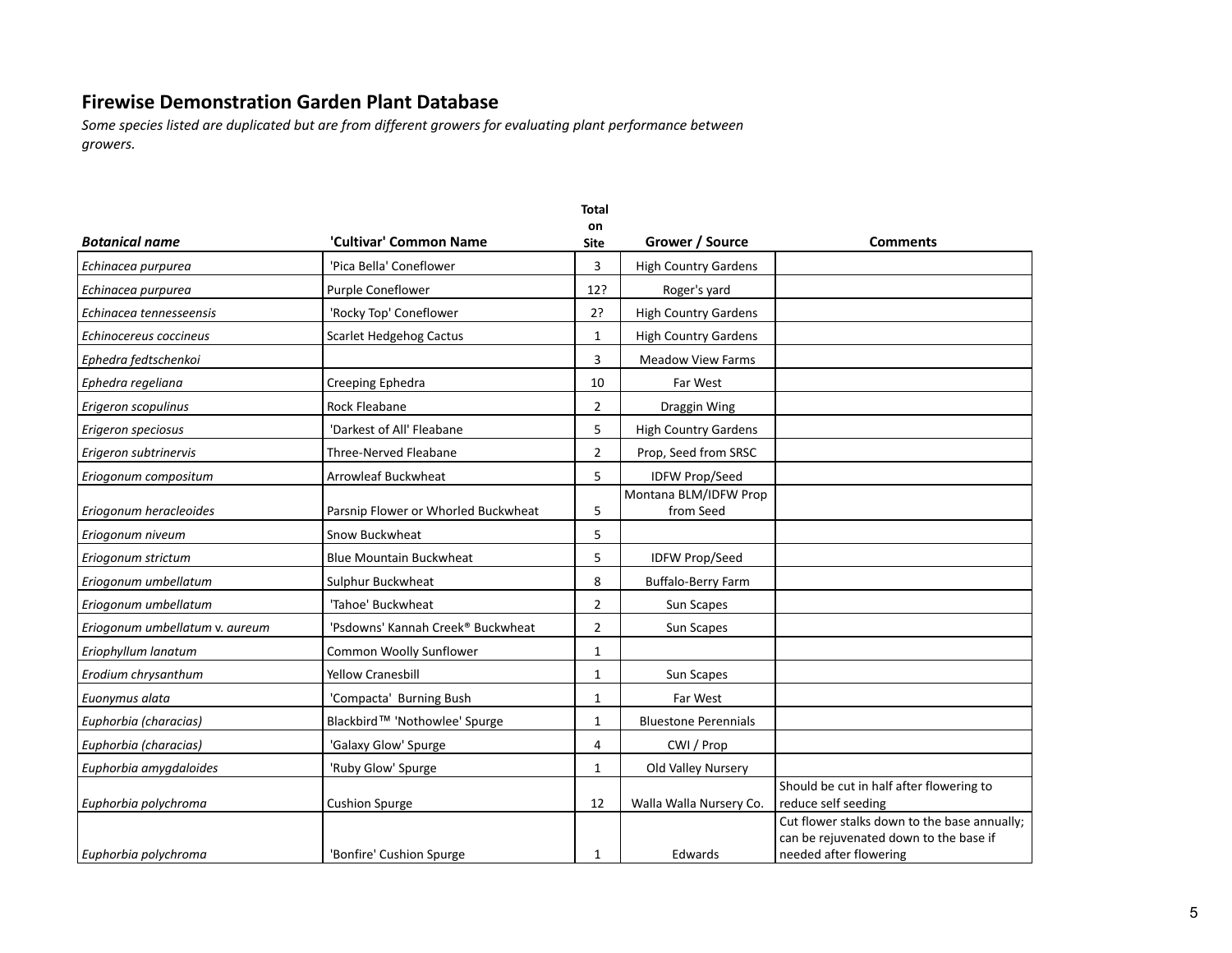|                                   |                                               | <b>Total</b><br>on |                             |                                                                                                                                  |
|-----------------------------------|-----------------------------------------------|--------------------|-----------------------------|----------------------------------------------------------------------------------------------------------------------------------|
| <b>Botanical name</b>             | 'Cultivar' Common Name                        | <b>Site</b>        | Grower / Source             | <b>Comments</b>                                                                                                                  |
| Euphorbia x martinii              | 'Ascot Rainbow' Spurge                        | $\overline{2}$     | Edwards                     |                                                                                                                                  |
| Festuca idahoensis                | Idaho Fescue                                  |                    | <b>BSU Horticulture</b>     |                                                                                                                                  |
| Forsythia hybrid                  | 'Goldilocks' Compact Golden Bells             | $\mathbf{1}$       | <b>High Country Gardens</b> |                                                                                                                                  |
| Forsythia x intermedia            | 'Lynwood Gold' Forsythia                      | $\mathbf{1}$       | Walla Walla Nursery Co.     |                                                                                                                                  |
| Forsythia x intermedia            | 'Sunrise' Forsythia                           | $\overline{2}$     | Lawyers                     |                                                                                                                                  |
| Fragaria hybrid                   | 'Lipstick' Strawberry                         | 8                  | <b>Bluestone Perennials</b> |                                                                                                                                  |
| Fritillaria imperialis            | 'Lutea' Crown Imperial Fritillaria            | $\mathbf{1}$       | Van Engelen                 |                                                                                                                                  |
| Fritillaria pudica                | <b>Yellow Fritillaria</b>                     | 1                  |                             |                                                                                                                                  |
| Gaillardia grandiflora            | 'Arizona Sun' Blanket Flower                  | 25                 | Roots & Rhizomes            | Low growing and compact, readily reseeds                                                                                         |
| Galanthus elwesii                 | Snowdrops                                     | 5                  | <b>High Country Gardens</b> |                                                                                                                                  |
| Gazania linearis                  | 'Colorado Gold' African Daisy                 | $\mathbf{1}$       | Sun Scapes                  |                                                                                                                                  |
| Geranium sanguineum               | 'Elke' Geranium                               | 3                  | Roots & Rhizomes            |                                                                                                                                  |
| Geranium sanguineum var. striatum | <b>Bloody Cranesbill</b>                      | 7                  | <b>Forest Farm</b>          | Readily reseeds, cut back by half or to the<br>base after flowering to refresh and limit<br>volunteers                           |
| Geum                              | 'Fire Storm'                                  | $\mathbf{1}$       | Jaykers                     |                                                                                                                                  |
| Globularia repens                 | 'Nana' Leatherleaf Powder Puff/Globe<br>Daisy | 1                  | <b>High Country Gardens</b> |                                                                                                                                  |
| <b>Hemerocallis</b>               | Daylily (several cultivars)                   | 42                 | Roger & Horticulture        | *All Daylilies* Prune to the ground after<br>bloom, treat like tulips, leaves dry out by<br>mid summer in more xeric conditions. |
| Hesperaloe parviflora             | Red Yucca                                     | 3                  | <b>BSU Horticulture</b>     |                                                                                                                                  |
| Hylotelephium                     | 'Black Jack' Stonecrop                        | 1                  | Jayker Wholesale Nursery    |                                                                                                                                  |
| Hylotelephium                     | 'Autumn Joy' Stonecrop                        | 4                  | Jayker's                    |                                                                                                                                  |
| Hylotelephium telephium           | 'Touchdown Flame' Stonecrop                   | 1                  | <b>CWI Hort</b>             |                                                                                                                                  |
| Hymenoxys (Tetraneuris) scaposa   | Thrift-leaf Perky Sue                         | 20                 | <b>High Country Gardens</b> | Doesn't respond well to overhead watering;<br>drip only, minimal water                                                           |
| <i><b>Iberis sempervirens</b></i> | Candy Tuft                                    | 4                  | <b>BSU Horticulture</b>     |                                                                                                                                  |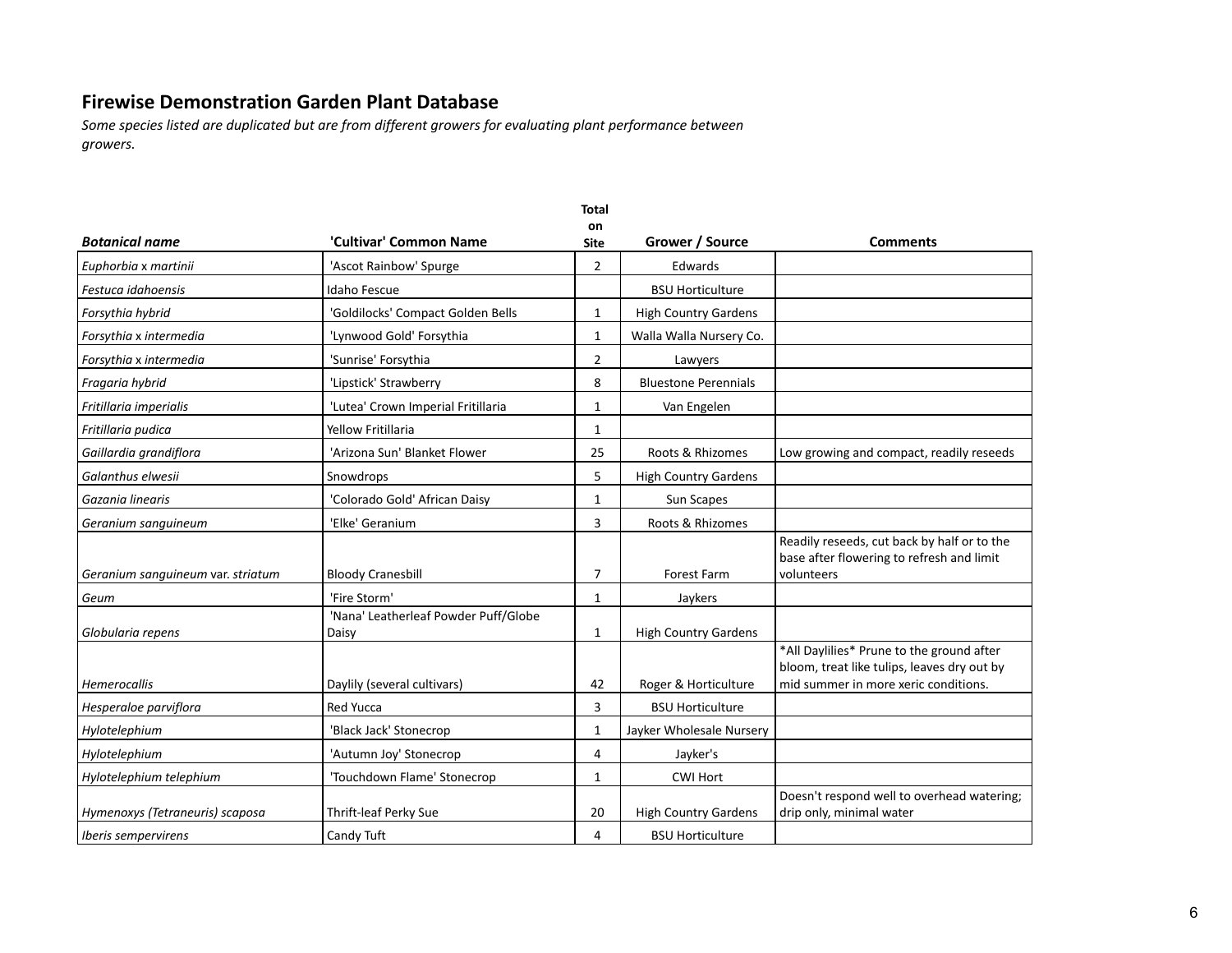|                         |                                       | <b>Total</b>      |                                           |                                                                               |
|-------------------------|---------------------------------------|-------------------|-------------------------------------------|-------------------------------------------------------------------------------|
| <b>Botanical name</b>   | 'Cultivar' Common Name                | on<br><b>Site</b> | Grower / Source                           | <b>Comments</b>                                                               |
| Iliamna rivularis       | Mountain Hollyhock                    | $\overline{2}$    |                                           |                                                                               |
| Iris hybrid             | <b>Bearded Iris</b>                   | 12                | <b>IBG</b>                                |                                                                               |
| Iris sibirica           | 'Caesar's Brother' Siberian Iris      | 2                 | <b>Bluestone Perennials</b>               |                                                                               |
| Itea virginica          | Virginia Sweetspire                   | 1                 | <b>Forest Farm</b>                        |                                                                               |
| Jasminum nudiflorum     | Weeping Winter Jasmine                | 3                 | <b>High Country Gardens</b>               |                                                                               |
| Kniphofia               | Pyromania <sup>®</sup> 'Orange Blaze' | 1                 | Andrea's yard                             |                                                                               |
| Kniphofia caulescens    | Red Hot Poker                         | 15                | <b>High Country Gardens</b>               |                                                                               |
| Kniphofia uvaria        | 'Flamenco' Red Hot Poker              | 3                 | Walla Walla Nursery Co.                   |                                                                               |
| Larix occidentalis      | Western Larch                         | 3                 | UI Pitkin Forest Nursery /<br>Lawyers     |                                                                               |
| Lathyrus odoratus       | Sweet Pea                             | 2                 | Roger's yard                              | Spreads aggressively with H20, in the<br>process of removing more each season |
| Leucanthemum x superbum | 'Becky' Shasta Daisy                  | 1                 | Far West                                  |                                                                               |
| Lewisia cotyeldon       | 'Elise Mix'                           | 1                 | <b>MCG</b>                                |                                                                               |
| Liatris aspera          | <b>Tall Blazing Star</b>              | 6                 | Prairie Moon                              |                                                                               |
| Liatris punctata        | Dotted Gayfeather                     | 10                | Roger's yard                              |                                                                               |
| Ligustrum vulgare       | 'Lodense' Privet                      | 1                 | Far West                                  |                                                                               |
| Linum lewisii           | Wild Blue Flax                        | 3                 | <b>IBG</b>                                |                                                                               |
| Linum perenne           | 'Sapphire' Blue Flax                  | $6+$              | Ivy Garth Seeds - direct +<br>propagation | Compact, naturalizes                                                          |
| Lonicera japonica       | Hall's Japanese Honeysuckle           | 1                 | Jayker's                                  |                                                                               |
| Lonicera x brownii      | 'Dropmore Scarlet' Honeysuckle        | 1                 |                                           |                                                                               |
| Mahonia repens          | Creeping Oregon Grape                 | 12                | <b>BSU Horticulture</b>                   |                                                                               |
| Malus sargentii         | 'Roselow' Crabapple                   | 1                 |                                           |                                                                               |
| Malus sp.               | (unknown) Crabapple                   | 1                 |                                           |                                                                               |
| Marrubium rotundifolium | Silver Edged Horehound                | 1                 | <b>High Country Gardens</b>               |                                                                               |
| Marrubium rotundifolium | Silver Edged Horehound                | 2                 | <b>IDFW Prop</b>                          |                                                                               |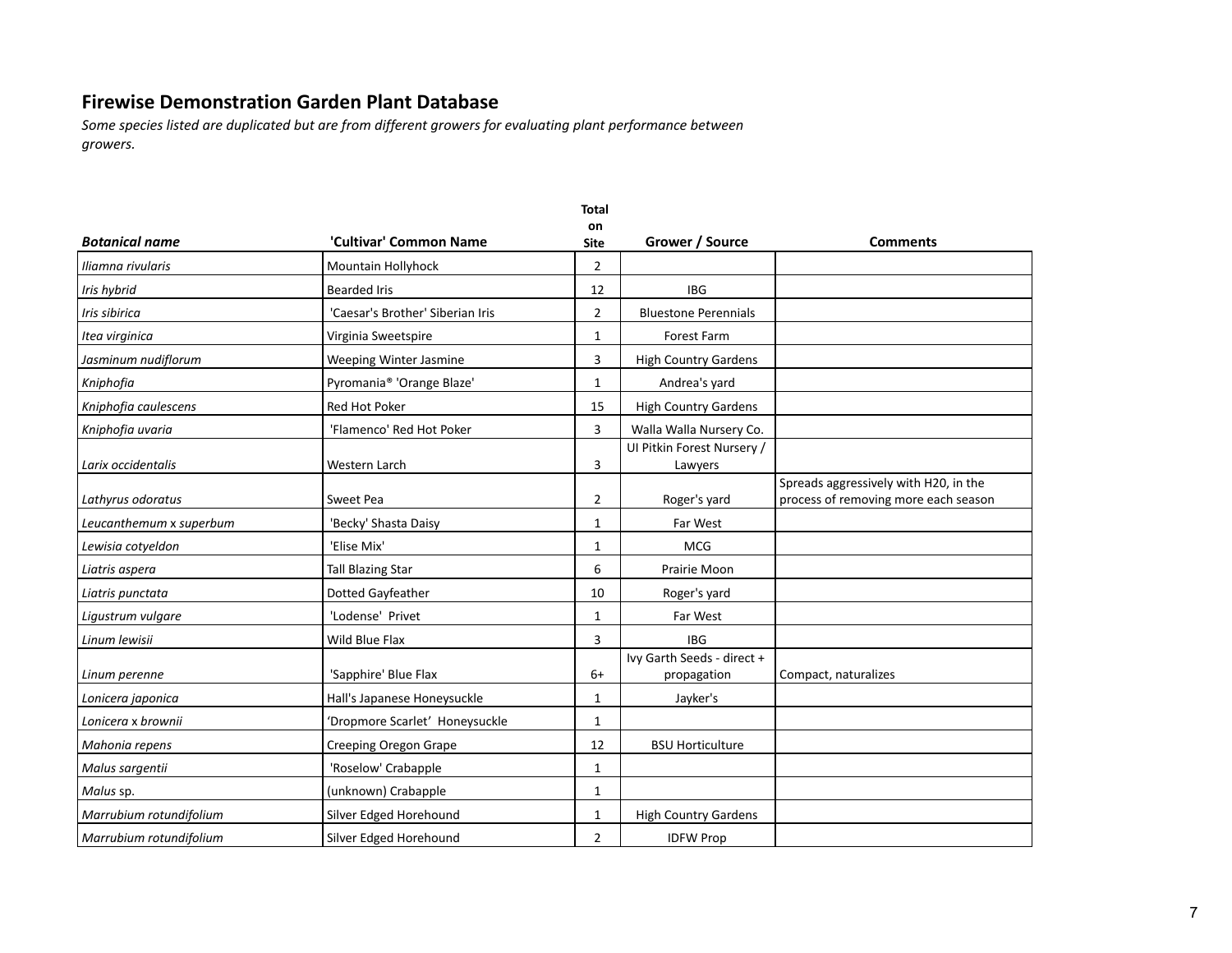|                             |                                 | <b>Total</b>      |                               |                                                                                                                                                     |
|-----------------------------|---------------------------------|-------------------|-------------------------------|-----------------------------------------------------------------------------------------------------------------------------------------------------|
| <b>Botanical name</b>       | 'Cultivar' Common Name          | on<br><b>Site</b> | Grower / Source               | Comments                                                                                                                                            |
| Mirabilis multiflora        | Desert Four-o'clock'            | 10                | IBG / Propagation             | Wait until the first hard frost then remove<br>the entire plant (easily detaches from the<br>ground)                                                |
| Monardella macrantha        | 'Marian Sampson' Monardella     | 10                | <b>High Country Gardens</b>   | Show stopper; may be a somewhat short-<br>lived perennial, handles part-shade                                                                       |
| Muscari armeniacum          | Grape Hyacinth                  | <b>NA</b>         | Roger's yard                  | Too invasive, in the process of removing<br>some each season                                                                                        |
| <b>Narcissus</b>            | 60 Days Mix                     | <b>NA</b>         | <b>HCG</b>                    |                                                                                                                                                     |
| <b>Narcissus</b>            | 'Jetfire' Daffodil              | NА                | Colorblends.com               |                                                                                                                                                     |
| <b>Narcissus</b>            | 'Rapture' Daffodil              | NА                | Colorblends.com               |                                                                                                                                                     |
| <b>Narcissus</b>            | 'Baby Moon' Daffodil            | <b>NA</b>         | <b>IBG</b>                    | Early spring blooming bulb; unique bloom<br>(personal favorite BVP) - losing this a bit<br>more every year                                          |
| Nepeta faassenii            | 'Junior Walker' Catmint         | 3                 | Plants of the Wild            |                                                                                                                                                     |
| Nepeta x faassenii          | 'Walker's Low' Catmint          | 1                 | Far West                      |                                                                                                                                                     |
| Oenothera caespitosa        | <b>Tufted Evening Primrose</b>  | 8                 | Far West                      | Be careful when sourcing seed; it can<br>behave unusually agressive depending on<br>where it was grown/collected (e.g. lower<br>elevation, CA seed) |
| Oenothera fremontii         | 'Shimmer' Primrose              | 4                 | <b>High Country Gardens</b>   |                                                                                                                                                     |
| Oenothera macrocarpa        | <b>Evening Primrose</b>         | 8                 | Fred Myer's                   |                                                                                                                                                     |
| Opuntia spp.                | Prickly Pear Cactus             | 3                 | <b>BSU Horticulture</b>       |                                                                                                                                                     |
| Origanum laevigatum         | 'Pilgrim' Oregano               | 2                 | <b>High Country Gardens</b>   |                                                                                                                                                     |
| Orostachys spinosa          | Spiny Pennywort                 | $\overline{2}$    | <b>MCG</b>                    |                                                                                                                                                     |
| Papaver atlanticum          | 'Flora Plano' Spanish Poppies   | $\mathbf{1}$      | <b>High Country Gardens</b>   | Decreasing in population over time                                                                                                                  |
| Parthenocissus quinquefolia | Virginia Creeper                | 4                 | Walla Walla Nursery Co.       | Watch for invasiveness, removed x2 larger<br>specimens in the back of garden                                                                        |
| Penstemon                   | 'Red Riding Hood' Penstemon     | 1                 | <b>Edwards GH</b>             |                                                                                                                                                     |
| Penstemon                   | 'Midnight Masquerade' Penstemon | 3                 | <b>Edwards</b>                | Dark foliage                                                                                                                                        |
| Penstemon barbatus          | 'Delft Blue' Penstemon          | 6                 | Roots & Rhizomes/IDFW<br>Prop |                                                                                                                                                     |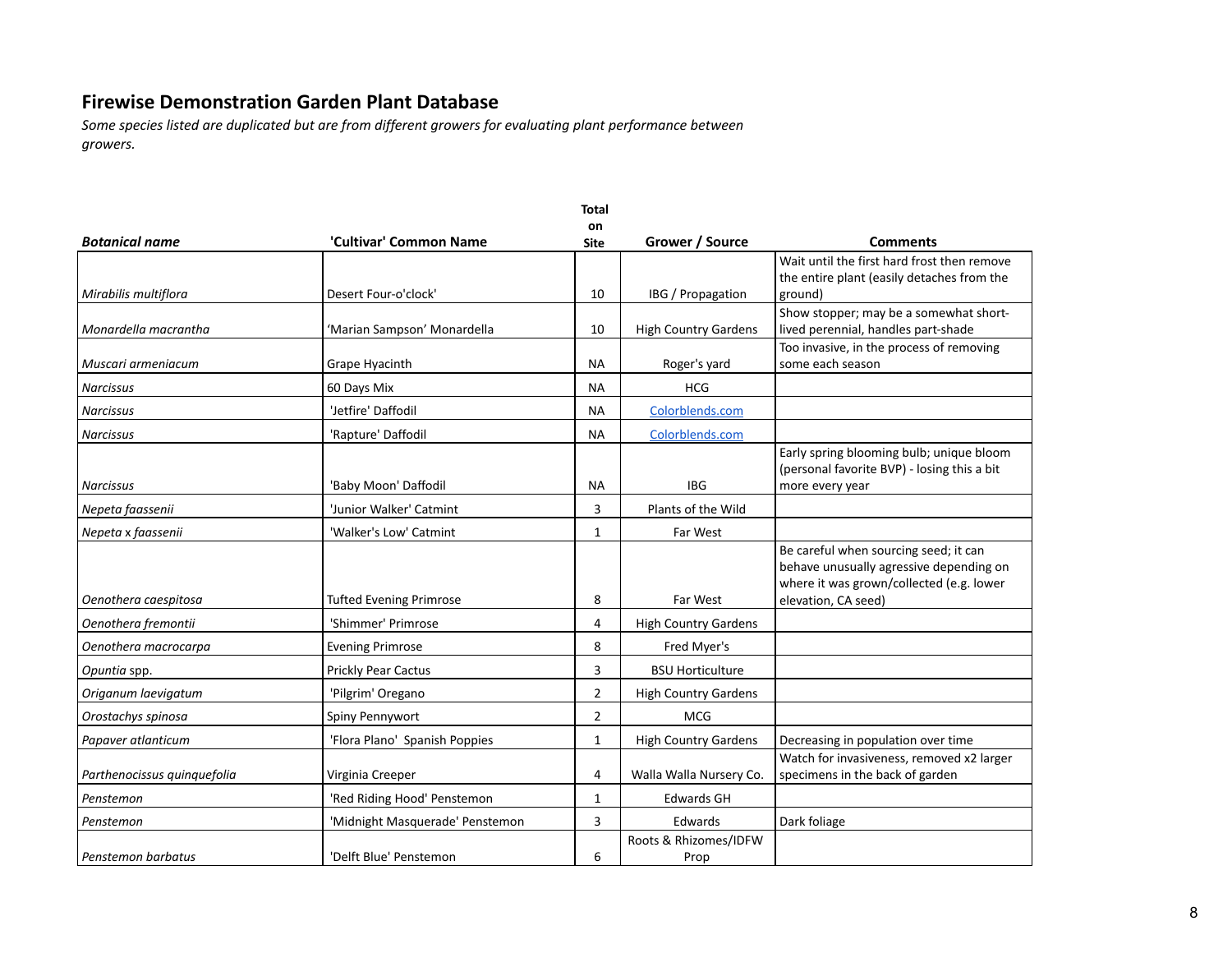|                                     |                                    | <b>Total</b>      |                                |                                                                                                               |  |
|-------------------------------------|------------------------------------|-------------------|--------------------------------|---------------------------------------------------------------------------------------------------------------|--|
| <b>Botanical name</b>               | 'Cultivar' Common Name             | on<br><b>Site</b> | Grower / Source                | <b>Comments</b>                                                                                               |  |
| Penstemon barrettiae                | Barrett's Beardtongue              | $\overline{7}$    | <b>Fourth Corner Nurseries</b> | Showy, limited geographic range; woody<br>base, cut back every few years to rejuvenate<br>(very early spring) |  |
|                                     |                                    |                   |                                |                                                                                                               |  |
| Penstemon cardinalis                | Cardinal Penstemon                 | $\overline{2}$    | <b>IDFW Prop/Seed</b>          | Rare in trade                                                                                                 |  |
| Penstemon cobaea                    | <b>Foxglove Penstemon</b>          | $\mathbf{1}$      | Far West                       |                                                                                                               |  |
| Penstemon cobaea                    | Foxglove (Prairie) Penstemon       | 3                 | <b>IDFW Prop</b>               |                                                                                                               |  |
| Penstemon davidsonii                | Davidson's Penstemon               | 3                 | <b>Edwards GH</b>              | Woody base, cut back in very early spring if<br>needed to rejuvenate                                          |  |
| Penstemon davidsonii v. davidsonii  | Davidson's Penstemon               | 10                | BLM prop.                      | Woody base, cut back in very early spring if<br>needed to rejuvenate                                          |  |
| Penstemon davidsonii v. menziesii   | 'Microphyllus' Green Mat Penstemon | 5                 | <b>High Country Gardens</b>    |                                                                                                               |  |
| Penstemon davidsonii var. menziesii | Menzies' Penstemon                 | 5                 | <b>IBG</b>                     |                                                                                                               |  |
| Penstemon eatonii                   | Firecracker Penstemon              | $12+$             | <b>BSU Horticulture</b>        |                                                                                                               |  |
| Penstemon grandiflorus              | Large Beardtongue                  | $\mathbf{1}$      |                                |                                                                                                               |  |
| Penstemon linarioides               | <b>Toadflax Penstemon</b>          | 1                 | Draggin Wing                   |                                                                                                               |  |
| Penstemon palmeri                   | Palmer Penstemon                   | 6                 | Seed                           | Short lived (best from seed)                                                                                  |  |
| Penstemon pinifolius                | 'Mersea Yellow' Pineleaf Penstemon | 3                 | Jayker Wholesale Nursery       |                                                                                                               |  |
| Penstemon pinifolius                | Pineleaf Penstemon                 | 17                | Walla Walla Nursery Co.        | Can get woody with age, rejuvenation<br>pruning as needed, to the base                                        |  |
| Penstemon strictus                  | Rocky Mountain Penstemon           | $20+$             | Jayker Wholesale Nursery       | Performs well with irrigation                                                                                 |  |
| Penstemon utahensis                 | Utah Beardtongue                   | $\mathbf{1}$      |                                |                                                                                                               |  |
| Penstemon venustus                  | <b>Venus Penstemon</b>             | $\overline{2}$    |                                |                                                                                                               |  |
| Penstemon x mexicali                | 'Pike's Peak Purple' Penstemon     | $\mathbf{1}$      | Old Valley Nursery             | May be relatively short-lived, cuttings are<br>best for propagation (e.g. non-flowering<br>stems, Sept)       |  |
| Philadelphus hybrid                 | 'Belle Etoile' Mock Orange         | $\mathbf{1}$      | <b>Forest Farm</b>             |                                                                                                               |  |
| Philadelphus hybrid                 | 'Buckley's Quill' Mock Orange      | 3                 | Forest Farm                    | Dwarf compact habit with triple bloom                                                                         |  |
| Philadelphus lewisii                | Mock Orange                        | 1                 | <b>BSU Horticulture</b>        | Straight species native, gets quite large,<br>reduction/rejuvenation pruning to the base<br>every few years   |  |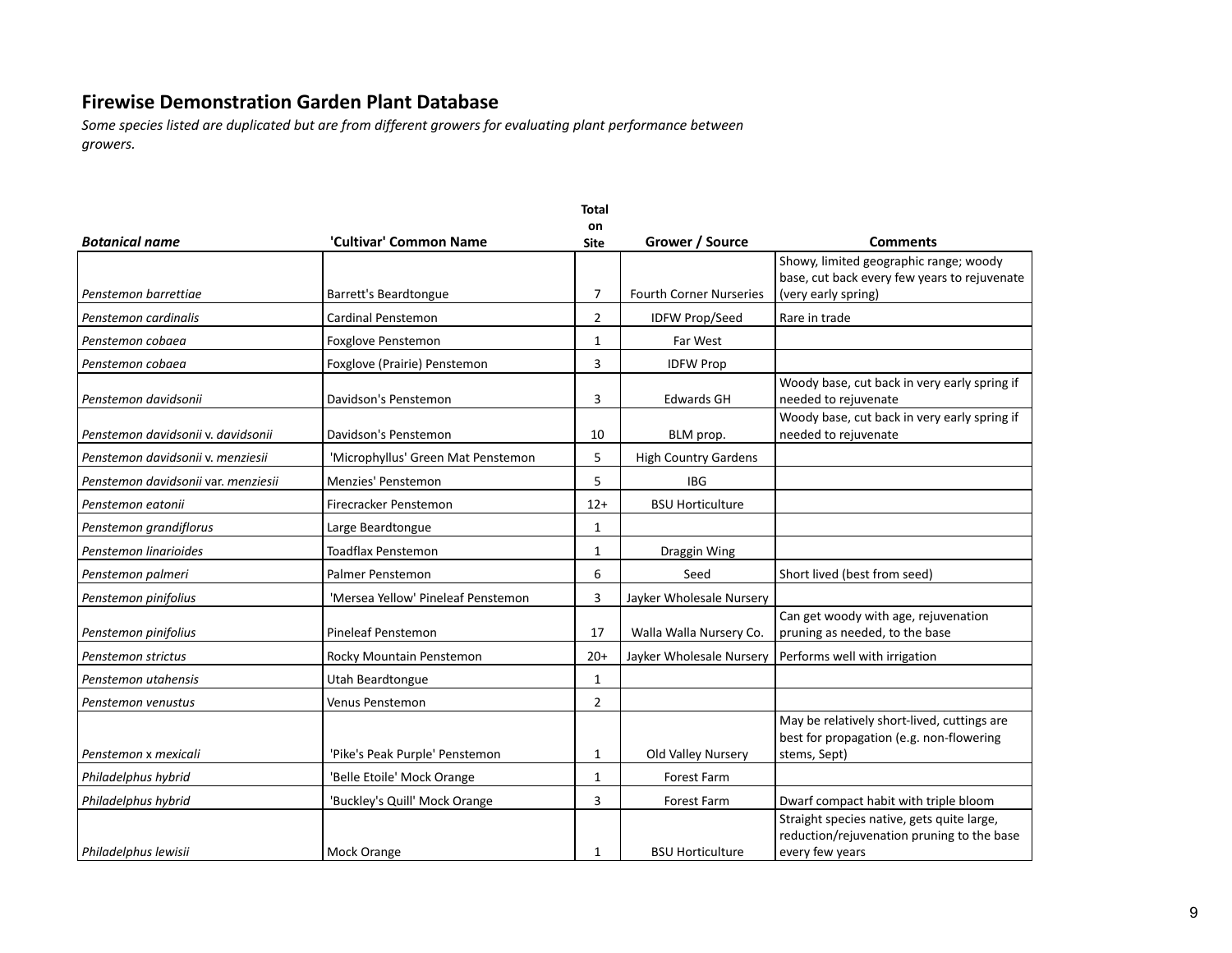|                           |                                   | <b>Total</b><br>on |                             |                                                                                                                        |
|---------------------------|-----------------------------------|--------------------|-----------------------------|------------------------------------------------------------------------------------------------------------------------|
| <b>Botanical name</b>     | 'Cultivar' Common Name            | <b>Site</b>        | Grower / Source             | Comments                                                                                                               |
| Philadelphus lewisii      | 'Blizzard' Mockorange             | $\mathbf{1}$       | Jayker / Farwest            |                                                                                                                        |
| Philadelphus pekinensis   | Peking Mock Orange                | $\overline{2}$     | <b>Forest Farm</b>          |                                                                                                                        |
| Philadelphus tomentosus   | Kashmir Mock Orange               | 4                  | Forest Farm                 |                                                                                                                        |
| Philadelphus virginalis   | 'Minnesota Snowflake' Mock Orange | $\mathbf{1}$       | Jayker/Farwest              |                                                                                                                        |
| Philadelphus virginalis   | 'Snow White Fantasy' Mock Orange  | $\mathbf{1}$       | Far West                    |                                                                                                                        |
| Philadelphus x hybrid     | 'Fallbrook' Mock Orange           | $\mathbf{1}$       | Forest Farm                 |                                                                                                                        |
| Philadelphus x hybrid     | 'Snowbelle' Mock Orange           | $\mathbf{1}$       | <b>Bluestone Perennials</b> |                                                                                                                        |
| Philadelphus x lemoinei   | 'Innocence' Mock Orange           | $\overline{2}$     | <b>Bluestone Perennials</b> | Fragrant cultivar, sometimes exhibits leaf<br>variegation                                                              |
| Philadelphus x virginalis | 'Dwarf Snowflake' Mock Orange     | $\mathbf{1}$       | Forest Farm                 |                                                                                                                        |
| Phlox sp.                 |                                   | 3                  |                             |                                                                                                                        |
| Physocarpus malvaceous    | <b>Mallow Ninebark</b>            | 1                  | Jayker                      |                                                                                                                        |
| Potentilla fruticosa      | 'Pink Beauty' Potentilla          | 1                  | Far West                    |                                                                                                                        |
| Prunus emarginata         | <b>Bitter Cherry</b>              | 3                  | Native, Existing            | Naturalizing species, native                                                                                           |
| Prunus pumila v. besseyi  | 'Pawnee Buttes' Sand Cherry       | 8                  | Jayker                      |                                                                                                                        |
| Prunus triloba            | <b>Flowering Plum</b>             | 1                  | Far West                    |                                                                                                                        |
| Pterocephalus depressus   | Moroccan Pincushion Flower        | 3                  | <b>High Country Gardens</b> |                                                                                                                        |
| Purshia tridentata        | Antelope Bitterbrush              | $\overline{2}$     | Existing                    | Native, Zone 3 only, oil content                                                                                       |
| Quercus fusiformis        | <b>Escarpment Live Oak</b>        | 1                  | <b>Mountain States</b>      | Nice evergreen option for firewise; updated<br>botanical name, no longer Q. virginiana                                 |
| Rhamnus frangula          | 'Ron Williams' Fineline Buckthorn | $\mathbf{1}$       | <b>BSU Horticulture</b>     |                                                                                                                        |
| Rhamnus purshiana         | Cascara Buckthorn                 | $\overline{2}$     | UI Pitkin Forest Nursery    |                                                                                                                        |
| Rhus aromatica            | 'Gro-Low' Sumac                   | 5                  | <b>High Country Gardens</b> |                                                                                                                        |
| <b>Rhus trilobata</b>     | 'Autumn Amber' Sumac              | 5                  | <b>High Country Gardens</b> | Site carefully, covers substantial ground over<br>time. Excellant for slopes and erosion<br>control. Do not overwater! |
| Rhus trilobata            | Oak-leaf Sumac                    | 10                 | <b>UI Pitkin Nursery</b>    | Large specimens, zone 3 only or choose<br>cultivars                                                                    |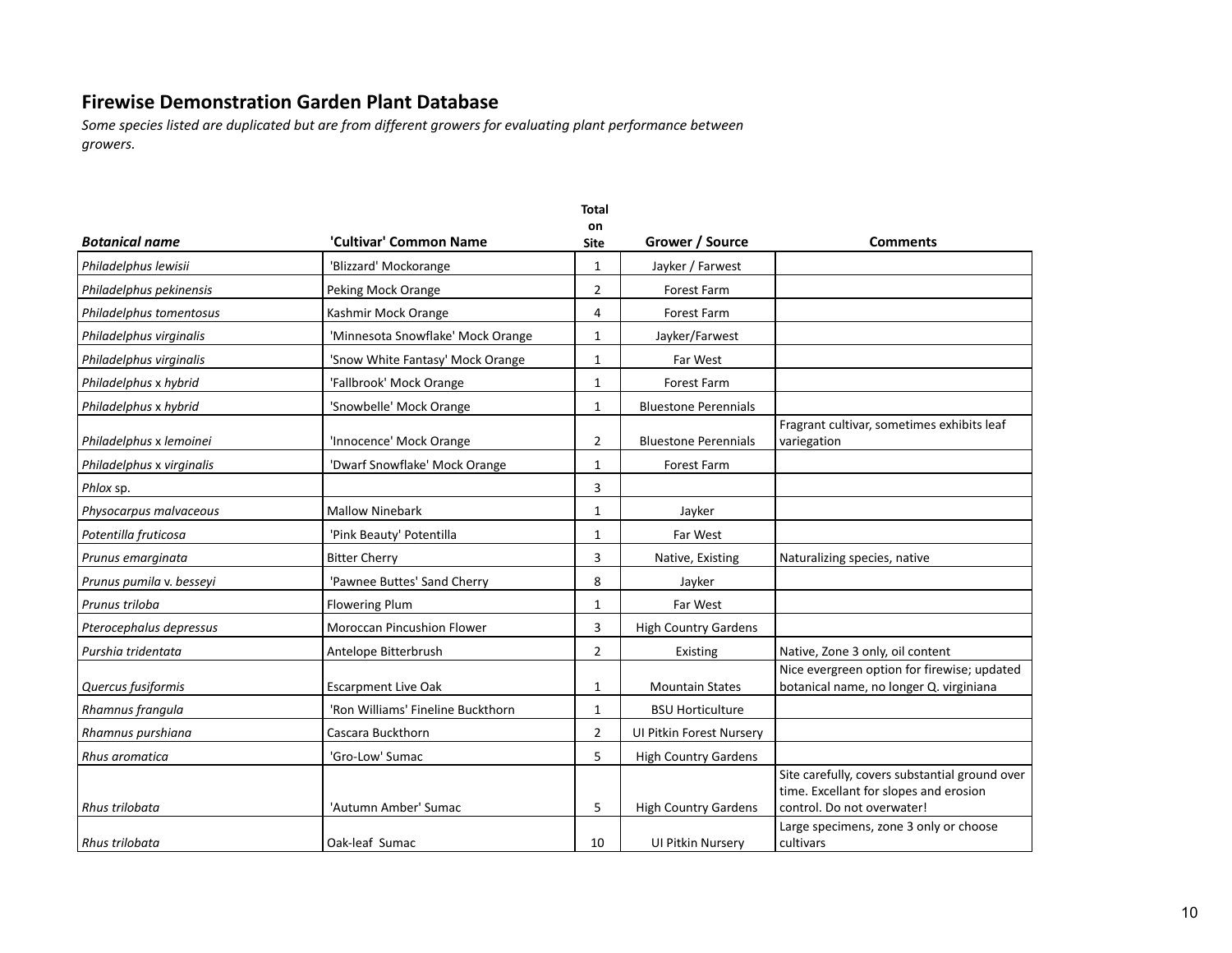|                                   |                                         | <b>Total</b>   |                             |                                                                                               |  |
|-----------------------------------|-----------------------------------------|----------------|-----------------------------|-----------------------------------------------------------------------------------------------|--|
| <b>Botanical name</b>             | 'Cultivar' Common Name                  | on<br>Site     | Grower / Source             | <b>Comments</b>                                                                               |  |
| Rhus typhina                      | Staghorn Sumac                          | 6              | Lawyers                     | Rhizomatous, spreads, site carefully or<br>larger lots only                                   |  |
| Ribes aureum                      | <b>Golden Currant</b>                   | $\mathbf{1}$   | <b>BSU Horticulture</b>     | Native, naturalizes easily                                                                    |  |
| Ribes sanguineum                  | Red-flowering Currant                   | 3              | <b>Forest Farm</b>          | Best in part-shade                                                                            |  |
| Rosa eglanteria                   | <b>Sweet Briar Rose</b>                 | 1              | <b>High Country Gardens</b> |                                                                                               |  |
| Rosa hugonis                      | Father Hugo Rose                        | 1              | <b>High Country Roses</b>   | 1899 species rose, arching habit, single<br>bloom cycle, prune immediately after<br>flowering |  |
| Rosa hybrid                       | 'John Cabot' Rose                       | 8              | <b>High Country Gardens</b> |                                                                                               |  |
| Rosa hybrid                       | 'Nearly Wild' Rose                      | 1              | <b>High Country Gardens</b> |                                                                                               |  |
| Rosa spp.                         | 'Harison's Yellow' Rose                 | 1              | <b>High Country Roses</b>   |                                                                                               |  |
| Rosa woodsii                      | Woods' Rose                             | 2              | <b>Forest Farm</b>          | Native, forms thickets                                                                        |  |
| Rosa x                            | Oso Easy® Cherry Pie Rose               | 1              | <b>High Country Gardens</b> |                                                                                               |  |
| Rosularia platyphylla             | Rosularia                               | 2              | <b>CWI Hort</b>             |                                                                                               |  |
| Rubus lanceolatus                 | 'Black Satin' Raspberry                 | $\mathbf{1}$   | Propagation                 |                                                                                               |  |
| Rudbeckia fulgida                 | 'Viette's Little Suzy' Black-eyed Susan | 5              | Walla Walla Nursery Co.     |                                                                                               |  |
| Rudbeckia fulgida v. sullivantii  | 'Little Goldstar' Rudbeckia             | $\overline{7}$ | Roots & Rhizomes            |                                                                                               |  |
| Rudbeckia hirta                   | Gloriosa Rudbeckia                      | 3              | <b>IDFW Prop</b>            |                                                                                               |  |
| Rudbeckia hirta                   | 'Prairie Sun' Rudbeckia                 | 6              | <b>IDFW Prop</b>            | Half-hardy perennial, let it reseed or collect<br>seed if needed                              |  |
| Salix elaeagnos ssp. angustifolia | <b>Rosemary Willow</b>                  | 3              | Propagated                  |                                                                                               |  |
| Salix purpurea                    | <b>Arctic Willow</b>                    | $\mathbf{1}$   | Far West                    |                                                                                               |  |
| Salvia greggii                    | Autumn Sage                             | 4              | <b>CWI Hort</b>             | The oldest 1 is 'Furman's Red'                                                                |  |
| Salvia nemorosa (sylvestris)      | 'Marcus' Dwarf Sage                     | 5              | <b>High Country Gardens</b> |                                                                                               |  |
| Salvia officinalis                | 'Tricolor' Sage                         | 8              | Propagated                  |                                                                                               |  |
| Sambucus caerulea                 | <b>Blue Elderberry</b>                  | 1              |                             |                                                                                               |  |
| Sambucus nigra                    | <b>Black Elderberry</b>                 | 1              | Propagated from Brett's     |                                                                                               |  |
| Sanguisorba menziesii             | <b>Menzies' Burnet</b>                  | 4              | <b>High Country Gardens</b> |                                                                                               |  |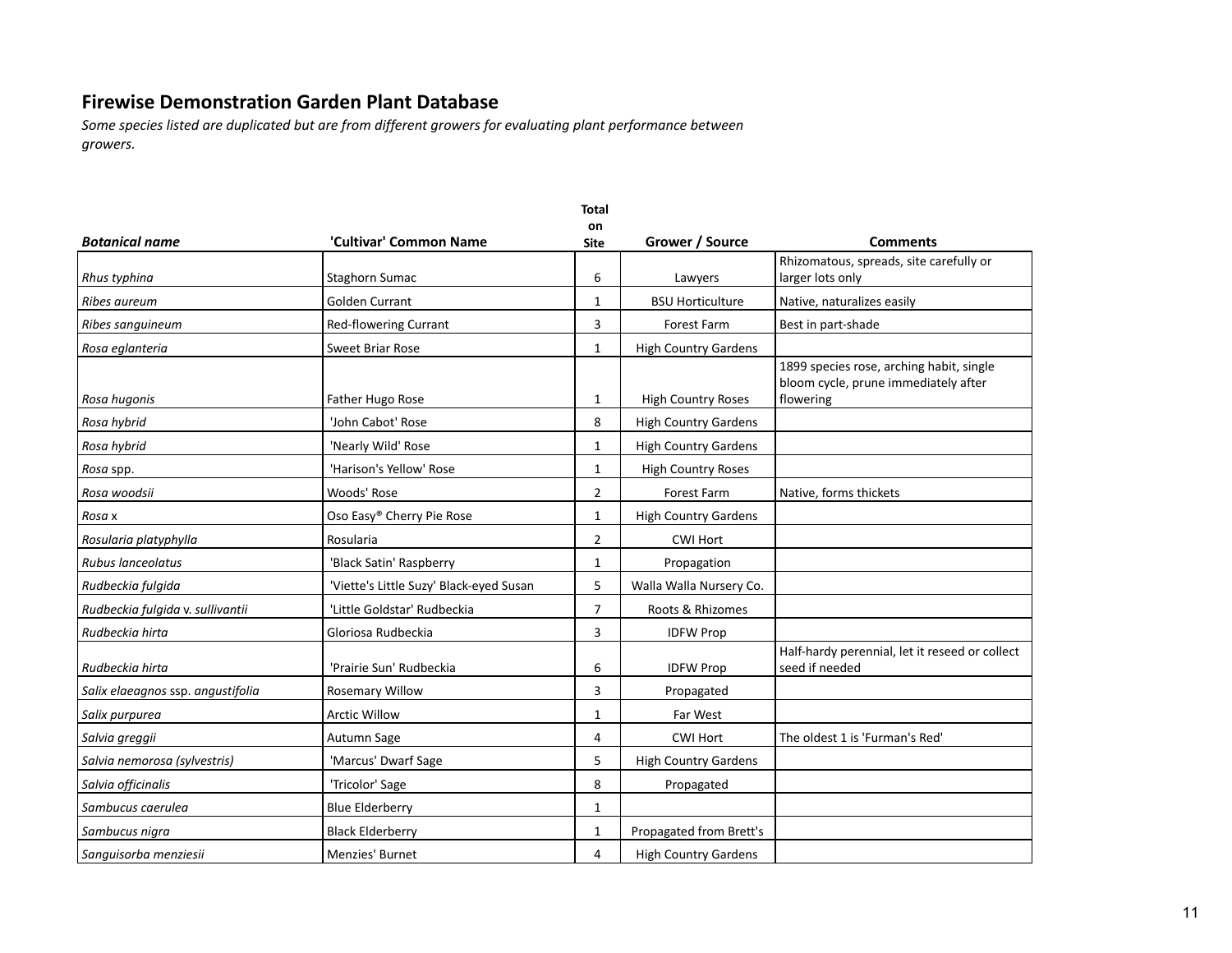|                                  |                                        | <b>Total</b>      |                               |                                 |
|----------------------------------|----------------------------------------|-------------------|-------------------------------|---------------------------------|
| <b>Botanical name</b>            | 'Cultivar' Common Name                 | on<br><b>Site</b> | Grower / Source               | <b>Comments</b>                 |
| Sanguisorba minor                | <b>Small Burnet</b>                    | 10                | Roger / Propagation           |                                 |
| Saponaria ocymoides              | Rock Soapwort                          | 10                | <b>High Country Gardens</b>   |                                 |
| Saponaria ocymoides              | 'Snow Tips' Soapwort                   | 1                 | Plants of the Wild            |                                 |
| Saponaria officinalis            | 'Flore-Pleno' Double Flowered Soapwort | 1                 | <b>Forest Farm</b>            | Remove, too aggressive          |
| Saponaria sicula ssp. intermedia | Soapwort                               | $\mathbf{1}$      | <b>Meadow View Farms</b>      |                                 |
| Saponaria x lempergii            | Giant Flowered Soapwort                | $\overline{7}$    | <b>High Country Gardens</b>   |                                 |
| Scabiosa columbaria              | Giga® Blue Pinchusion Flower           | $\mathbf{1}$      | Edwards                       |                                 |
| Scutellaria angustifolia         | Skullcap                               | $\mathbf{1}$      | Roger's yard                  | Tends to be a short-lived Genus |
| Sedum                            | Sunsparkler® 'Dazzleberry' Sedum       | $\overline{2}$    | Roots & Rhizomes /<br>Edwards |                                 |
| Sedum                            | Sunsparkler® 'Dazzleberry' Sedum       | $\mathbf{1}$      | <b>Franz Witte</b>            |                                 |
| Sedum                            | Sunsparkler® 'Dream Dazzler'           | $\mathbf{1}$      | <b>MCG</b>                    |                                 |
| Sedum                            | Sunsparkler® 'Plum Dazzled'            | $\mathbf{1}$      | <b>MCG</b>                    |                                 |
| Sedum                            | Sunsparkler <sup>®</sup> 'Wildfire'    | $\overline{2}$    | <b>MCG</b>                    |                                 |
| Sedum acre                       | <b>Golden Carpet</b>                   | 50                | Jelitto Seed                  |                                 |
| Sedum album                      | 'Coral Carpet' Creeping Stonecrop      | $15+$             | Plants of the Wild/CWI        |                                 |
| Sedum forsterianum               | 'Oracle' Stonecrop                     | 3                 |                               |                                 |
| Sedum kamtschaticum              | 'Variegatum' Sedum                     | $\overline{2}$    | Far West                      |                                 |
| Sedum middendorfianum            | <b>Chinese Mountain Stonecrop</b>      | 12                | <b>High Country Gardens</b>   |                                 |
| Sedum pachyclados                | Gray Stonecrop                         | 3                 | Siskiyou                      |                                 |
| Sedum reflexum                   | 'Blue Spruce' Stonecrop                | 8                 | Jayker Wholesale Nursery      |                                 |
| Sedum rupestre                   | 'Angelina' Stonecrop                   | 10                | <b>IBG</b>                    |                                 |
| Sedum seiboldii                  | October Daphne                         | 1                 | <b>MCG</b>                    |                                 |
| Sedum seiboldii                  | October Daphne                         | 1                 | <b>Franz Witte</b>            |                                 |
| Sedum sichotense                 | Stonecrop                              | 2                 | Far West                      | Bright, red fall color          |
| Sedum spathulifolium             | 'Cape Blanco' Stonecrop                | $\overline{2}$    | <b>CWI Hort</b>               |                                 |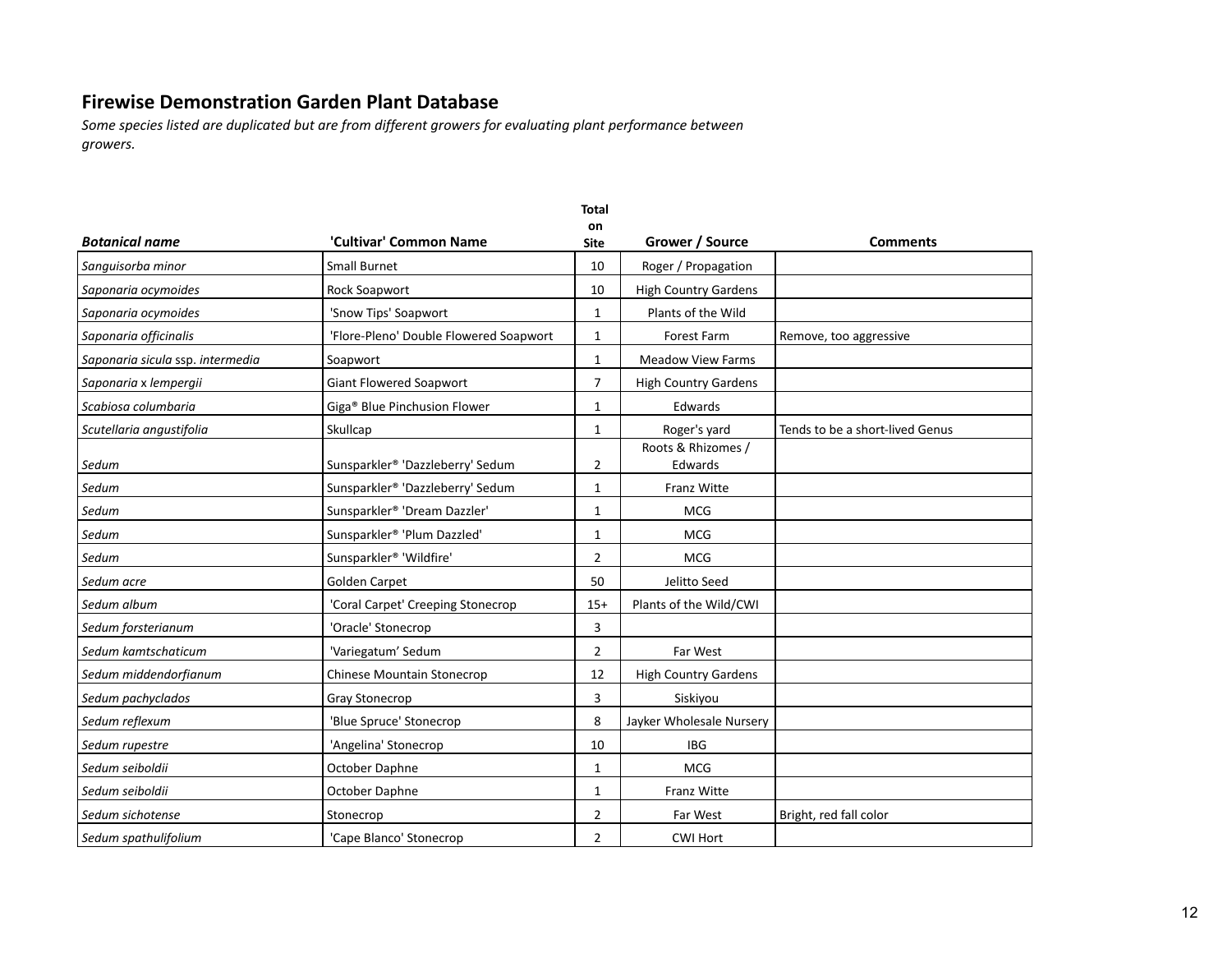|                                     |                              | <b>Total</b>      |                                       |                 |
|-------------------------------------|------------------------------|-------------------|---------------------------------------|-----------------|
| <b>Botanical name</b>               | 'Cultivar' Common Name       | on<br><b>Site</b> | Grower / Source                       | <b>Comments</b> |
| Sedum spurium                       | 'Blaze of Fulda' Stonecrop   | ?                 | Jayker Wholesale Nursery              |                 |
| Sedum spurium                       | 'Dragon's Blood' Stonecrop   | 24                | Walla Walla Nursery Co. /<br>Farwest  |                 |
| Sedum telephium                     | 'Red Cauli' Stonecrop        | $\overline{2}$    | <b>IBG</b>                            |                 |
| Sedum x intermedia                  | Thunderhead Stonecrop        | 3                 | <b>American Medows</b>                |                 |
| Sempervivum                         | Chick Charms® Gold Nugget™   | $\mathbf{1}$      | <b>MCG</b>                            |                 |
| Sempervivum                         | 'Red Beauty' Hens & Chicks   | 3                 | <b>IBG</b>                            |                 |
| Sempervivum arachnoideum            | Cobweb Hens & Chicks         | $\mathbf{1}$      |                                       |                 |
| Sempervivum spp.                    | Hens & Chicks                | 10                | <b>IDFW Propagation</b>               |                 |
| Solidago sphacelata                 | 'Golden Fleece' Goldenrod    | $\overline{2}$    | <b>High Country Gardens</b>           |                 |
| Sphaeralcea ambigua                 | <b>Desert Mallow</b>         | 25                | <b>BSU Horticulture</b>               |                 |
| Sphaeralcea coccinea                | <b>Scarlet Globemallow</b>   | 15                |                                       |                 |
| Sphaeralcea munroana                | Orange Globemallow           | 25                | Roger's yard                          |                 |
| Stachys maxima                      | Dwarf Pink Lamb's Ear        | 3                 | <b>HCG</b>                            |                 |
| Stachys monieri                     | 'Hummelo' Lamb's Ear         | 3                 | High Country Gardens /<br>Forest Farm |                 |
| Symphoricarpos albus                | Snowberry                    | $\overline{2}$    | <b>BSU Horticulture</b>               |                 |
| Symphoricarpos x doorenbosii        | 'Kolmcan' Snowberry          | $\mathbf{1}$      | Gifted, INLA                          |                 |
| Symphyotrichum spathulatum          | Western Mountain Aster       | $\mathbf{1}$      | Plants of the Wild                    |                 |
| Symphyotrichum/Aster lateriflorus   | 'Lady in Black' Calico Aster | $\mathbf{1}$      | <b>HCG</b>                            |                 |
| Syringa hybrid                      | 'Wonder Blue' Lilac          | $\mathbf{1}$      | Far West                              |                 |
| Syringa vulgaris                    | Lilac                        | 8                 | <b>UI Pitkin Forest Nurserv</b>       |                 |
| Syringa x hyacinthiflora            | 'Purple Glory' Lilac         | $\mathbf{1}$      | Lawyers                               |                 |
| Tanacetum densum                    | Partridge Feather            | $\mathbf{1}$      | Draggin Wing                          |                 |
| Tanacetum densum ssp. amani         | Partridge Feather            | $\overline{2}$    | <b>HCG</b>                            |                 |
| Teucrium aroanium                   | Gray-creeping Germander      | $\mathbf{1}$      | <b>High Country Gardens</b>           |                 |
| Thermopsis lupinoides v. lanceolata | <b>Bush Pea</b>              | $\overline{2}$    | Forest Farm                           |                 |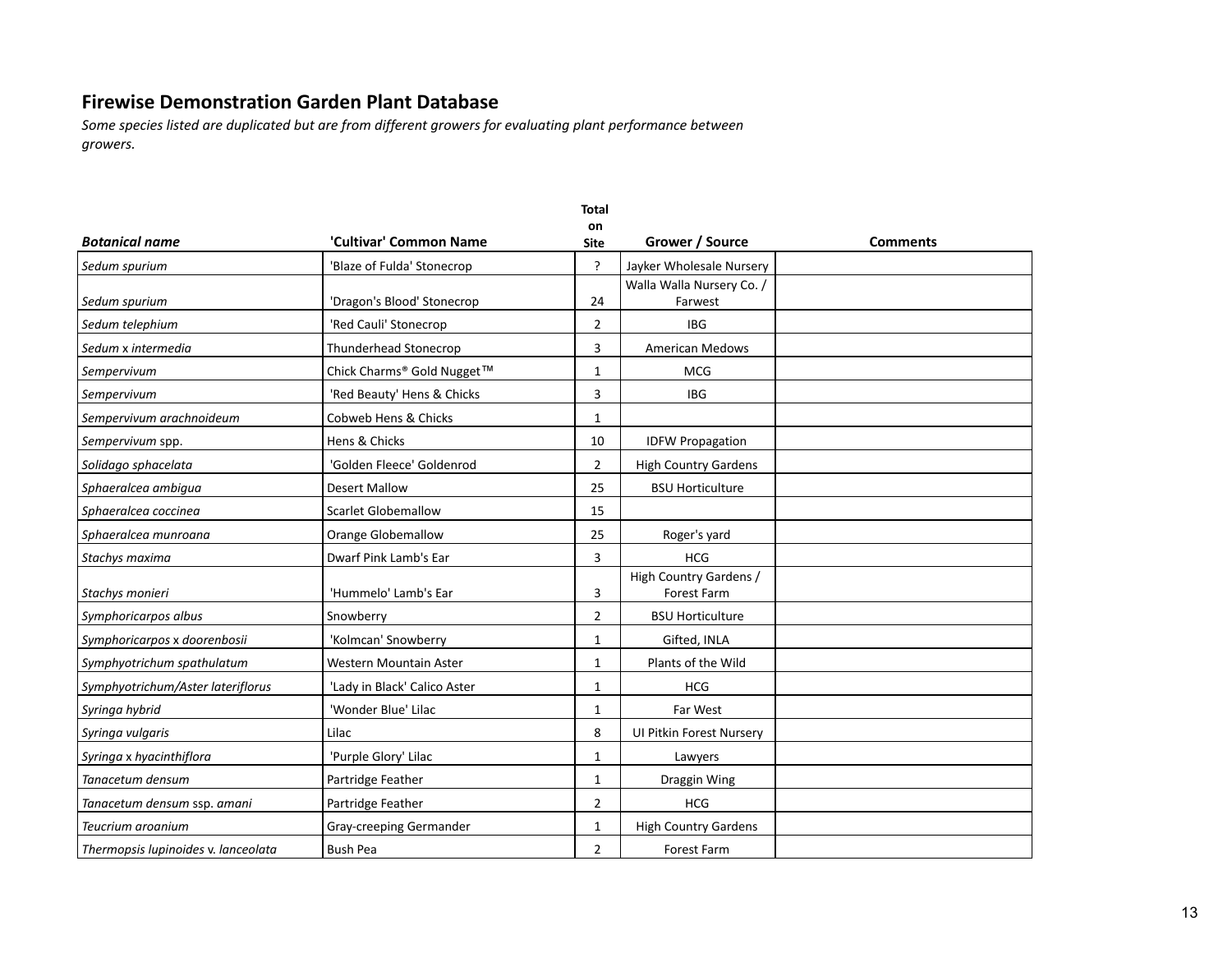|                             |                                            | <b>Total</b>      |                                 |                                                                           |
|-----------------------------|--------------------------------------------|-------------------|---------------------------------|---------------------------------------------------------------------------|
| <b>Botanical name</b>       | 'Cultivar' Common Name                     | on<br><b>Site</b> | Grower / Source                 | <b>Comments</b>                                                           |
| Thermopsis montana          | Mountain Golden Banner                     | 1                 | Far West                        |                                                                           |
| Thymus serpyllum            | 'Magic Carpet' Thyme                       | 3                 | <b>BSU Horticulture</b>         | Dries out in more xeric conditions                                        |
| Thymus vulgaris             | Thyme                                      | 3                 | Far West                        | Dries out in more xeric conditions                                        |
| Tripterocalyx micranthus    | Sand Verbena                               | $1+$              | <b>Western Native Seed</b>      | Uncommon wildflower, no additional water<br>needed - ANNUAL (does reseed) |
| Tulipa                      | Rainbow Coalition <sup>®</sup> Tulip Blend | <b>NA</b>         | Colorblends.com                 |                                                                           |
| Tulipa                      | Wildfyre <sup>™</sup> Wild Tulip           | <b>NA</b>         | Colorblends.com                 |                                                                           |
| Tulipa bakeri               | 'Lilac Wonder' Wild Tulip                  | <b>NA</b>         | Colorblends.com                 |                                                                           |
| Veronica                    | 'Waterperry Blue' Speedwell                | 10                | Plants of the Wild              |                                                                           |
| Veronica liwanensis         | <b>Turkish Speedwell</b>                   | 3                 | Plants of the Wild              |                                                                           |
| Veronica liwanensis         | Turkish Speedwell                          | $\overline{7}$    | <b>High Country Gardens</b>     |                                                                           |
| Veronica longifolia         | Vernique® Shining Sea                      | 3                 | <b>CWI Hort</b>                 |                                                                           |
| Veronica oltensis           | Thyme-leaf Speedwell                       | 3                 | <b>High Country Gardens</b>     |                                                                           |
| Veronica peduncularis       | 'Georgia Blue' Speedwell                   | $\overline{2}$    | Horticulture                    |                                                                           |
| Veronica spicata            | 'Giles Van Hees' Speedwell                 | 3                 | Far West/IDFW<br>Propagation    |                                                                           |
| Vinca major                 | 'Variegata' Periwinkle                     | 10                | Far West                        | More agressive than V. minor, site carefully,<br>low water                |
| Vinca minor v. atropurpurea | Periwinkle                                 | 3                 | Walla Walla Nursery Co.         |                                                                           |
| Vitex agnus-castus          | <b>Chaste Tree</b>                         | 3                 | Lawyers                         | Xeric only                                                                |
| Vitex agnus-castus          | Chaste-tree                                | $\mathbf{1}$      | Far West                        | Xeric only                                                                |
| Vitis hybrid                | Grape                                      | <sup>2</sup>      | Parma Research Center /<br>R2's |                                                                           |
| Vitis labrusca              | 'Concord' Grape                            | $\overline{2}$    | Franz Witte Nursery             |                                                                           |
| Vitis vinifera              | 'Purpurea' Grape                           | 3                 | Walla Walla Nursery Co.         |                                                                           |
| Yucca elata                 | Soaptree Yucca                             | 1                 |                                 |                                                                           |
| Yucca filamentosa           | 'Ivory Tower' Yucca                        | $\mathbf{1}$      | Far West                        |                                                                           |
| Yucca filamentosa           | Adam's Needle Yucca                        | 9                 | Lawyers                         |                                                                           |